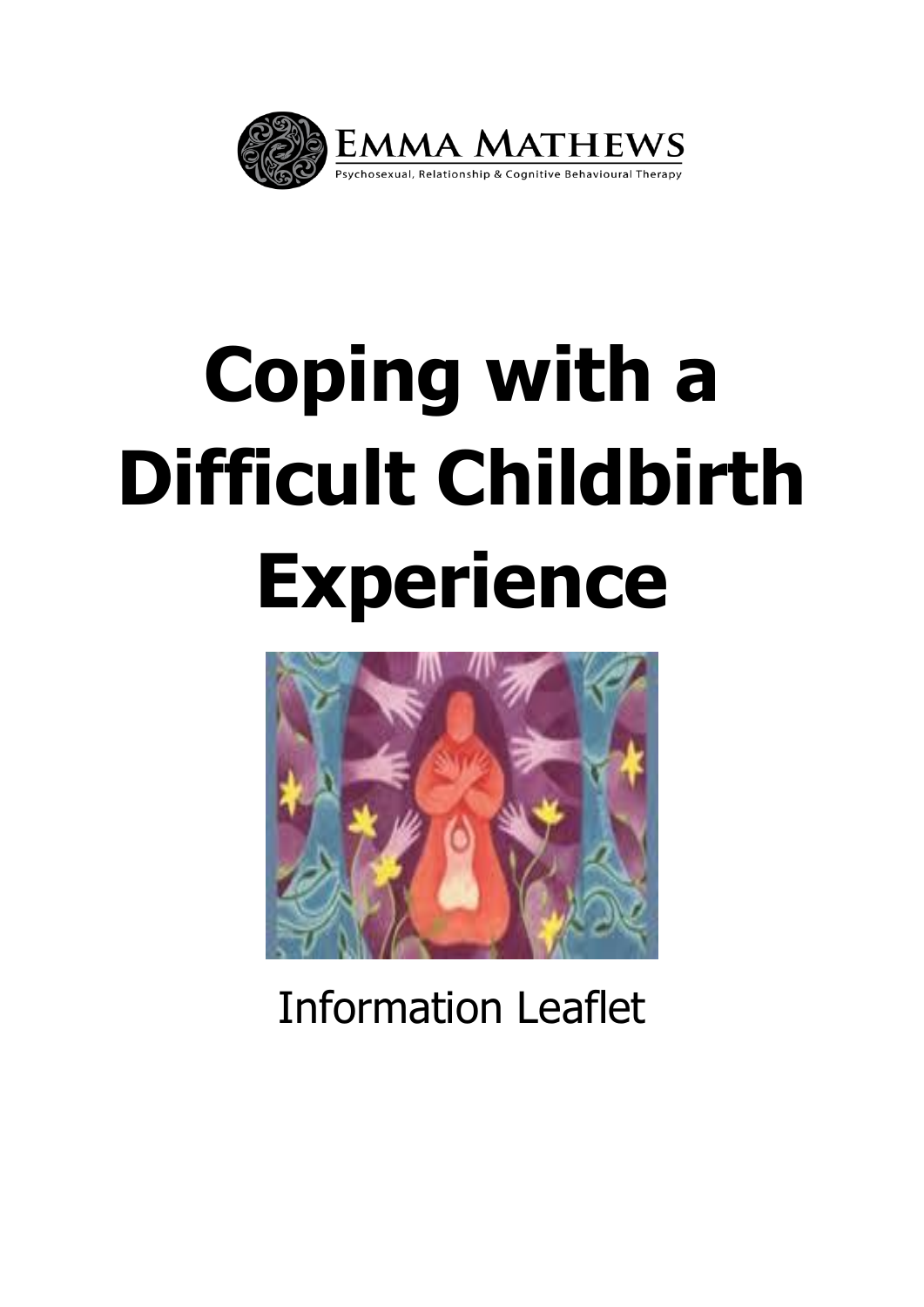# **Was the birth of your baby traumatic? Are you left with difficult feelings?**

Was the birth of your baby so frightening, horrible or upsetting that in the past month, you…

- Have had nightmares about the experience or thought about it when you did not want to?
- Tried hard not to think about the experience or avoided situations that reminded you of it?
- Were constantly on guard, watchful, or easily startled?
- Felt numb or detached from others, activities, or your surroundings?
- Felt guilty or unable to stop blaming yourself or others for events, or any problems the events may have caused?

If the answer is "yes" to any 3 of these questions, then you may need to talk to someone that can help, please read on…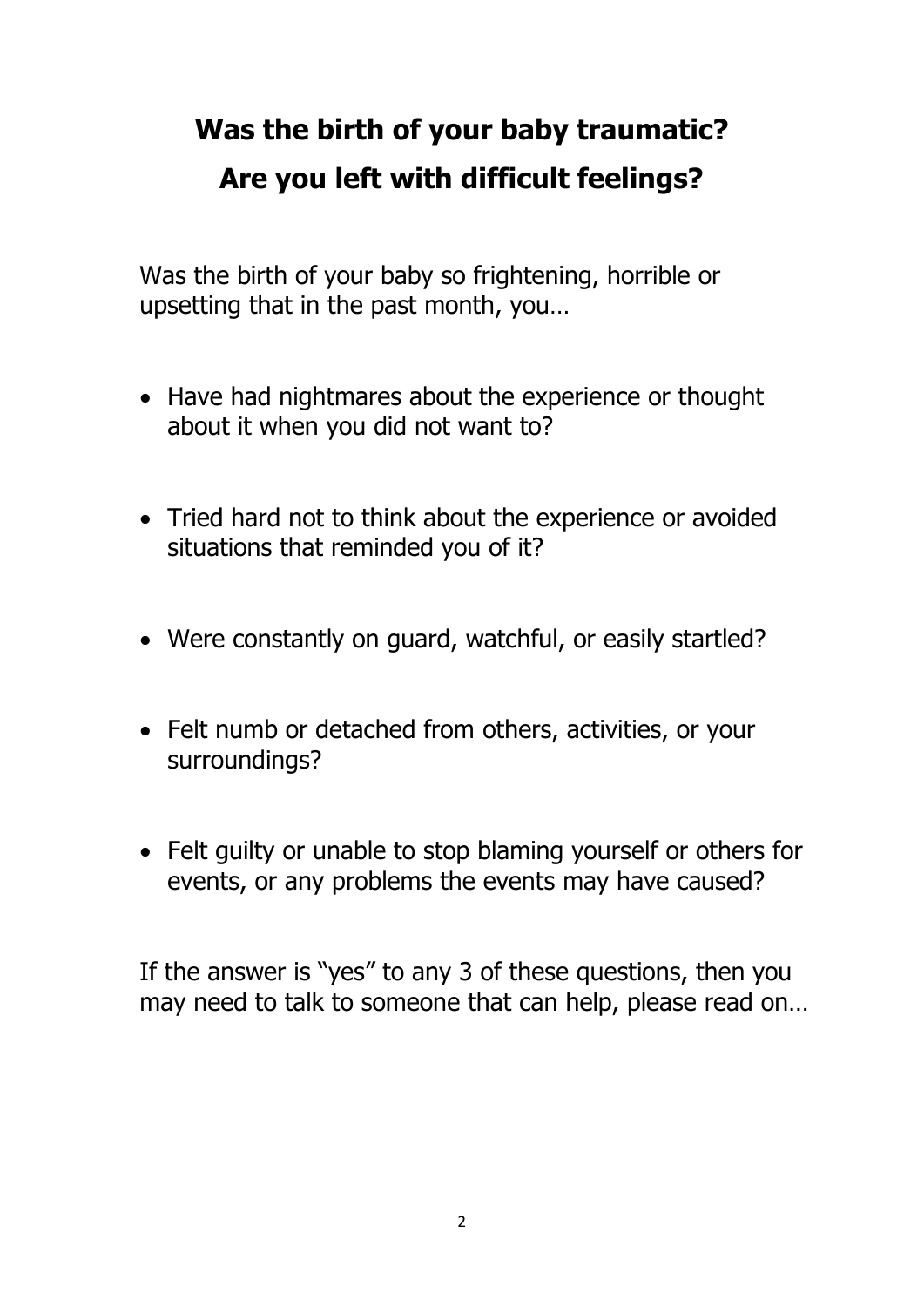#### **What is posttraumatic stress disorder (PTSD)?**

PTSD can sometimes happen after someone goes through, or sees a traumatic event. After a traumatic experience, many people can have reactions which mean emotions and behaviour change in ways that can cause distress, these include…

- Feeling at times as though you are reliving the experience, or having nightmares about it.
- Feeling afraid, anxious, or panic.
- Feeling angry or irritable.
- Feeling sad, depressed, or numb.
- Feeling guilt or shame.
- Avoiding memories of the experience.
- Behaving in ways that are not healthy, like using alcohol, drugs, or other risky behaviour.

Most people will start to feel better about a month or two after a traumatic experience. If you don't start to feel better after this time, you may have PTSD.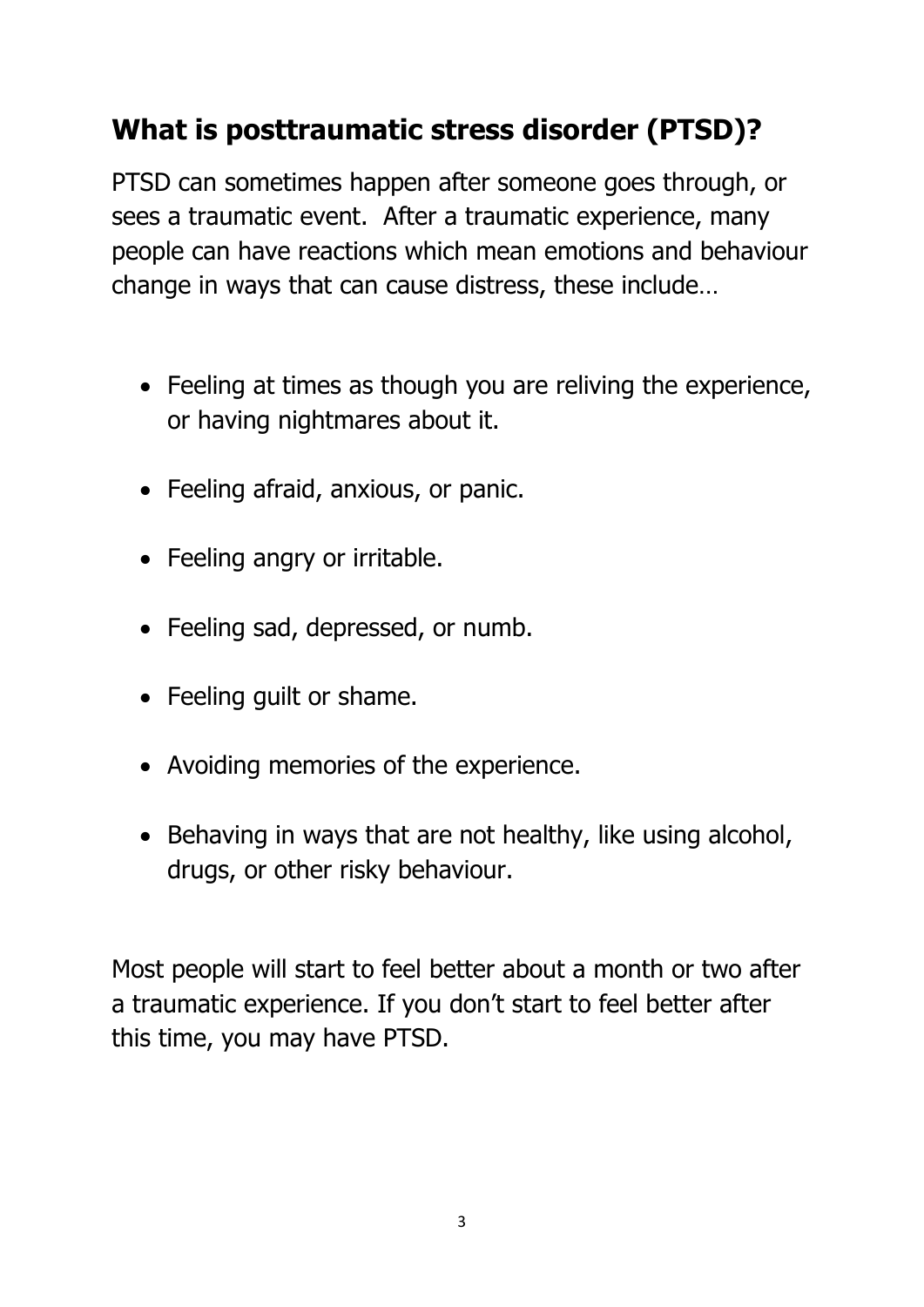### **Why do some women get PTSD after having a baby?**

Research estimates that about 2% of women may go on to develop PTSD after having a baby. Research has also found that certain factors can make some women more at risk, these include…

- Having anxiety before the birth.
- A previous traumatic experience or experiences in your life.
- Being very fearful of childbirth, even before it happened.
- Having your labour induced (started off).
- A very long or very short labour.
- Not receiving the pain relief you feel you needed.
- Not feeling in control.
- Not feeling listened to or respected.
- Not feeling informed.
- Emergency delivery.
- Problems happening after the birth.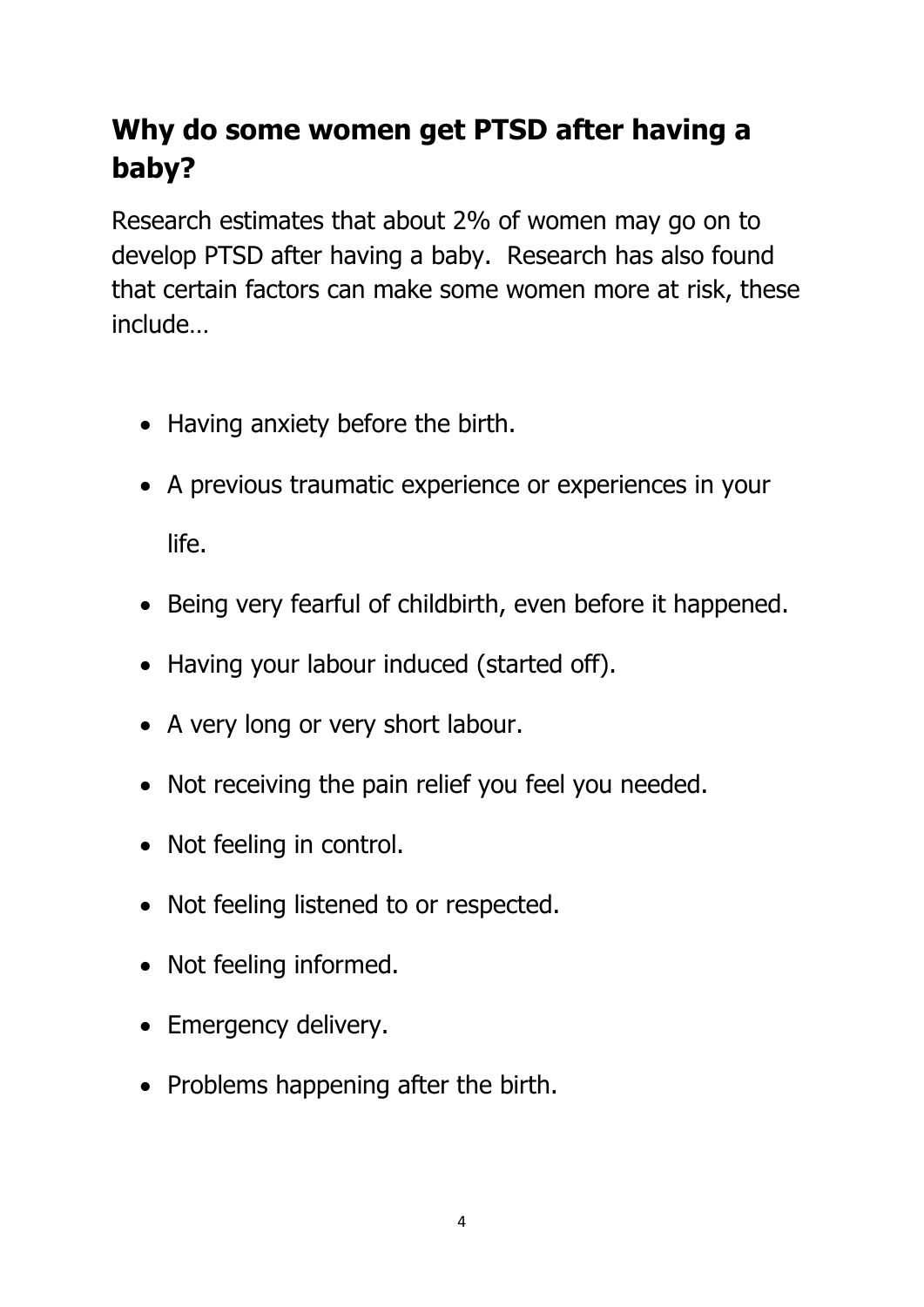#### **What is stopping me from feeling better?**



- When something traumatic happens, your brain sometimes can't make sense of it, as the event is so upsetting.
- This means your brain is not able "process" or work through what has happened and memories are stuck in the side of the brain which stores your feelings and emotions, rather than the side of your brain which is able to make sense of situations.
- This means the event cannot be stored in the brain as a normal memory, which is why certain situations can trigger the memory to come back unexpectedly, which can be upsetting, and scary.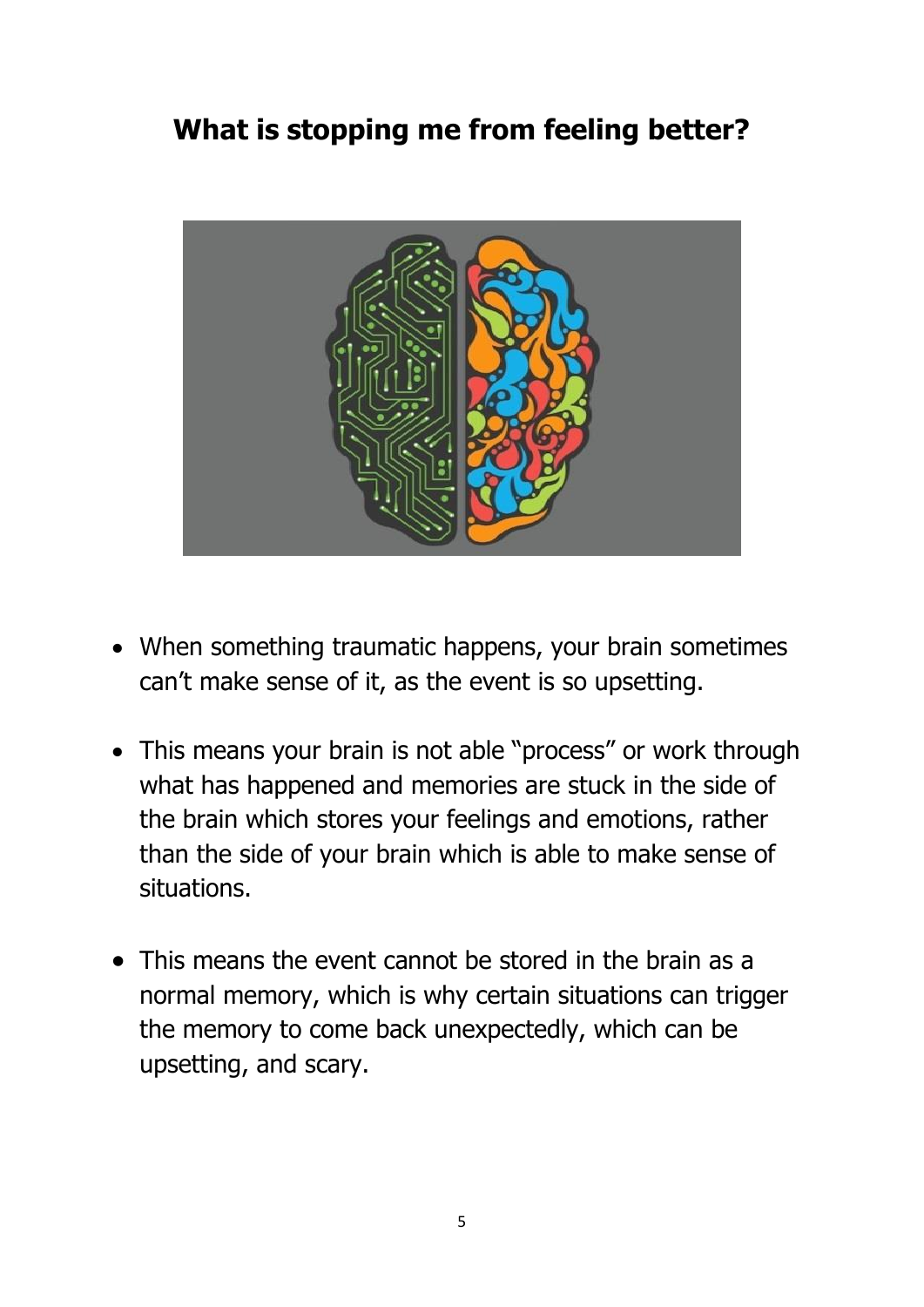#### **What can help?**

It is very likely that you will start to feel better after a month or two. Upsetting feelings you may have in the month after a difficult birth are normal, remember you are also adjusting to being a mother. To help your own recovery:

- Talk to friends and family about your feelings, and make sure you have good support from these people.
- Talk to your GP, midwife or health visitor.
- Try and get plenty of rest, do some gentle exercise and eat a healthy diet.
- Don't isolate yourself from people.

#### **Where can I get more information about PTSD following childbirth?**

The Birth Trauma Association is a registered charity which can offer support to women who have had a traumatic birth experience. For online information:

[www.birthtraumaassociation.org.uk](http://www.birthtraumaassociation.org.uk/)

#### **What can I do if I'm not feeling better?**

You can ask your GP to refer you for talking therapy, either via the NHS or you can access private therapy.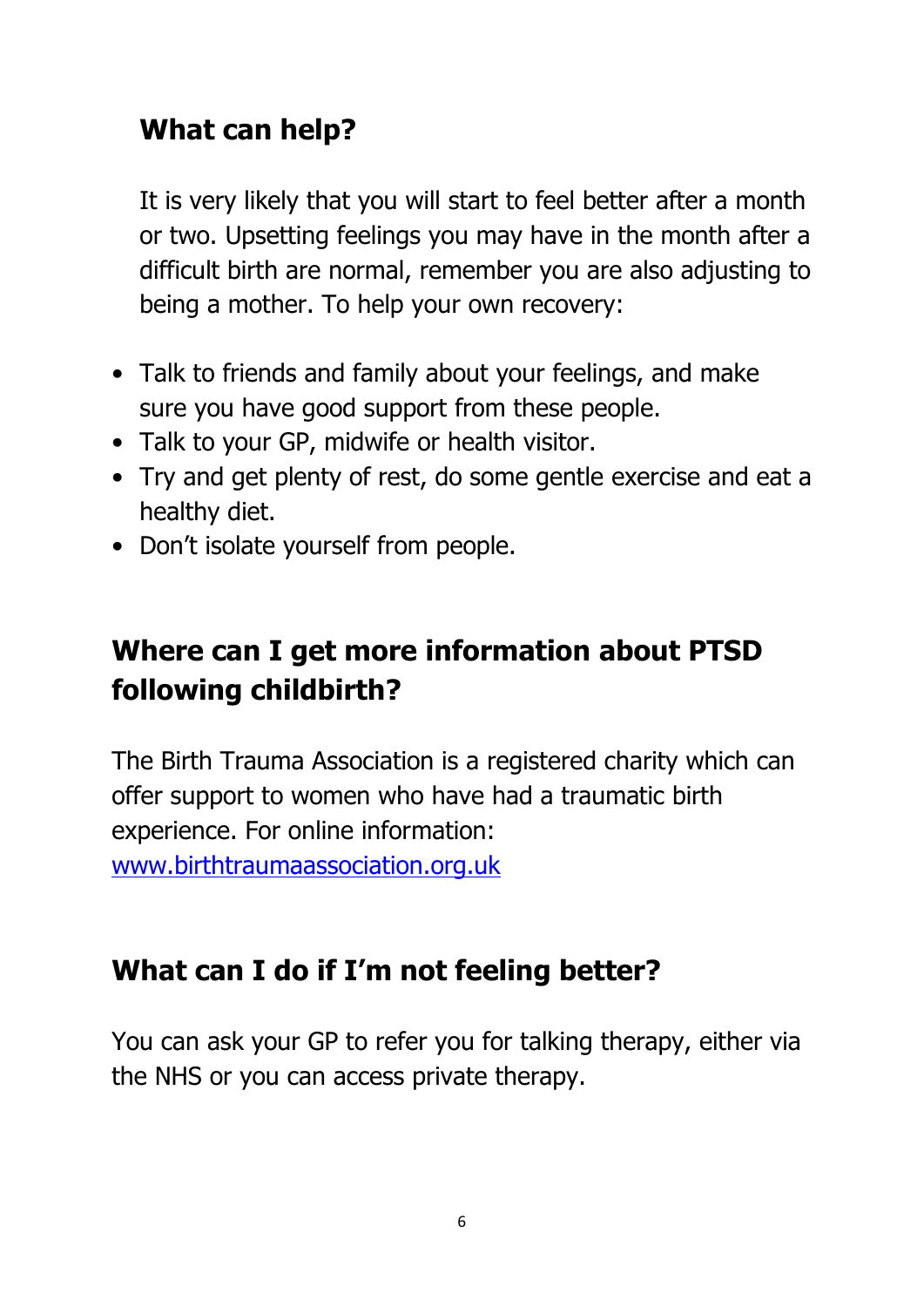#### **How would talking therapy help me?**

There are two types of talking therapy that can help if you do have PTSD which are recommended by The National Institute of Clinical Excellence (NICE)…

# **Cognitive Behavioural Therapy (CBT)**

CBT can help you to work through the memories in a safe way and make sense of the feelings you are having. CBT helps you to think about how your symptoms fit together, affect each other, and keep the problem going.



# **Eye Movement Desensitization & Reprocessing (EMDR)**

EMDR helps you to work through the memories in a safe way, helps your brain's memory networks to connect, and allows your brain to process the traumatic memory.